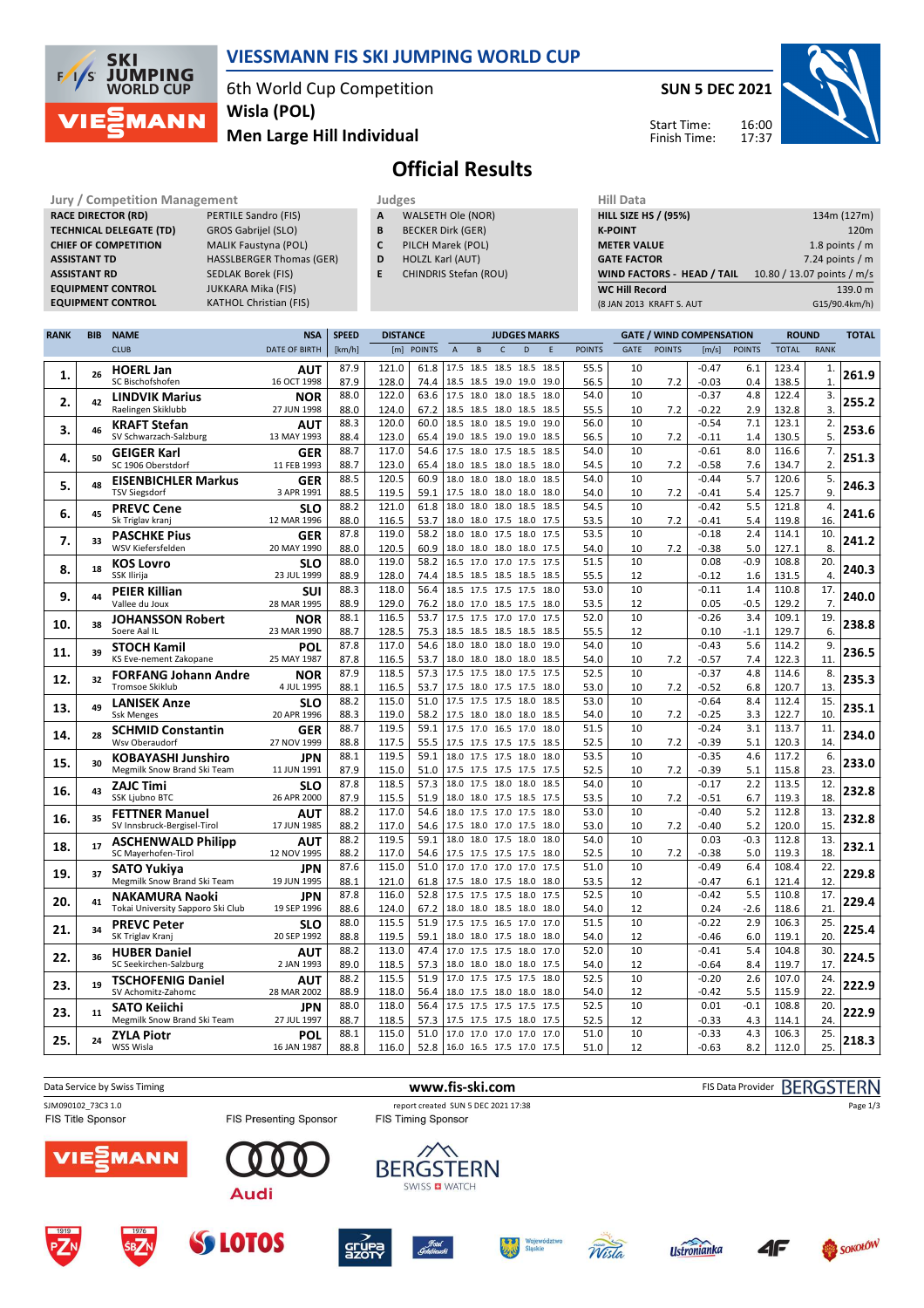

6th World Cup Competition **Wisla (POL)**

**Men Large Hill Individual**

**SUN 5 DEC 2021**

Start Time: Finish Time:



# **Official Results**

| <b>RANK</b> | <b>BIB</b> | <b>NAME</b>                 | <b>NSA</b>           | <b>SPEED</b> | <b>DISTANCE</b> |            |                          | <b>JUDGES MARKS</b> |  |                |      |               | <b>GATE / WIND COMPENSATION</b> |               |         |               | <b>ROUND</b> |             | <b>TOTAL</b> |
|-------------|------------|-----------------------------|----------------------|--------------|-----------------|------------|--------------------------|---------------------|--|----------------|------|---------------|---------------------------------|---------------|---------|---------------|--------------|-------------|--------------|
|             |            | <b>CLUB</b>                 | <b>DATE OF BIRTH</b> | [km/h]       |                 | [m] POINTS |                          |                     |  |                |      | <b>POINTS</b> | <b>GATE</b>                     | <b>POINTS</b> | [m/s]   | <b>POINTS</b> | <b>TOTAL</b> | <b>RANK</b> |              |
| 26.         |            | <b>ZNISZCZOL Aleksander</b> | <b>POL</b>           | 88.0         | 116.5           | 53.7       | 17.0 17.5 17.5 17.5      |                     |  |                | 18.0 | 52.5          | 10                              |               | 0.03    | $-0.3$        | 105.9        | 27.         | 217.8        |
|             |            | WSS Wisla                   | 8 MAR 1994           | 88.7         | 115.5           | 51.9       | 17.0 17.5 17.0 17.5 17.0 |                     |  |                |      | 51.5          | 12                              |               | $-0.65$ | 8.5           | 111.9        | 26.         |              |
| 27.         |            | <b>VILLUMSTAD Fredrik</b>   | <b>NOR</b>           | 88.1         | 117.0           | 54.6       | 17.5 17.5 17.5 17.0 17.5 |                     |  |                |      | 52.5          | 10                              |               | $-0.01$ | 0.1           | 107.2        | 23.         | 214.5        |
|             |            | <b>SKIMT</b>                | 21 MAR 1999          | 88.9         | 114.0           | 49.2       | 17.5 17.5 17.0 17.0 17.5 |                     |  |                |      | 52.0          | 12                              |               | $-0.47$ | 6.1           | 107.3        | 27.         |              |
| 28.         |            | <b>SADREEV Danil</b>        | <b>RUS</b>           | 88.2         | 115.0           | 51.0       | 17.0 17.5 17.0 17.0 17.5 |                     |  |                |      | 51.5          | 10                              |               | $-0.23$ | 3.0           | 105.5        | 28.         | 212.3        |
|             |            | MBU DOD SDUSSH Leninogorsk  | 7 MAY 2003           | 88.8         | 112.5           | 46.5       | 17.0 17.0 17.0 17.0 17.0 |                     |  |                |      | 51.0          | 12                              |               | $-0.71$ | 9.3           | 106.8        | 28.         |              |
| 29.         |            | <b>TROFIMOV Roman</b>       | <b>RUS</b>           | 88.3         | 113.0           | 47.4       | 16.5 17.5 17.0 17.5 17.5 |                     |  |                |      | 52.0          | 10                              |               | $-0.45$ | 5.9           | 105.3        | 29.         | 206.6        |
|             |            | Sdushor CSP N. Novgorod     | 19 NOV 1989          | 88.9         | 110.5           | 42.9       | 17.0 17.0 17.0 17.0      |                     |  |                | 17.0 | 51.0          | 12                              |               | $-0.57$ | 7.4           | 101.3        | 29.         |              |
| 30.         |            | <b>KLIMOV Evgenii</b>       | <b>RUS</b>           | 88.2         | 117.0           | 54.6       | 17.5                     |                     |  | 18.0 18.0 18.0 | 18.0 | 54.0          | 10                              |               | $-0.26$ | 3.4           | 112.0        | 16.         | 112.0        |
|             |            | Perm / Moscow RGSH Stolica  | 3 FEB 1994           |              | <b>NPS</b>      |            |                          |                     |  |                |      |               |                                 |               |         |               |              |             |              |

|     | not qualified for 2nd round |                                                           |                           |      |       |      |                          |      |  |    |         |     |       |     |       |
|-----|-----------------------------|-----------------------------------------------------------|---------------------------|------|-------|------|--------------------------|------|--|----|---------|-----|-------|-----|-------|
| 31. | 40                          | <b>LEYHE Stephan</b><br>SC Willingen                      | <b>GER</b><br>5 JAN 1992  | 88.3 | 111.5 | 44.7 | 17.0 17.5 17.5 17.5 18.0 | 52.5 |  | 10 | $-0.53$ | 6.9 | 104.1 | 31. | 104.1 |
| 32. | 21                          | <b>KUBACKI Dawid</b><br>TS Wisla Zakopane                 | POL<br>12 MAR 1990        | 88.6 | 113.0 | 47.4 | 17.0 17.0 17.0 17.5 17.5 | 51.5 |  | 10 | $-0.36$ | 4.7 | 103.6 | 32. | 103.6 |
| 32. | 6                           | <b>POLASEK Viktor</b><br>Nove Mesto-Dukla                 | <b>CZE</b><br>18 JUL 1997 | 87.8 | 113.0 | 47.4 | 16.5 17.5 17.5 18.0 17.5 | 52.5 |  | 10 | $-0.28$ | 3.7 | 103.6 | 32. | 103.6 |
| 34. | 15                          | <b>AIGRO Artti</b><br>Pohiakotkas                         | <b>EST</b><br>29 AUG 1999 | 87.6 | 115.5 | 51.9 | 16.5 17.0 17.0 17.0 17.0 | 51.0 |  | 10 | $-0.03$ | 0.4 | 103.3 | 34. | 103.3 |
| 35. | 27                          | <b>SCHIFFNER Markus</b><br>UVB Hinzenbach-Oberoesterreich | <b>AUT</b><br>5 JUN 1992  | 88.1 | 109.5 | 41.1 | 16.5 17.0 17.0 17.0 17.0 | 51.0 |  | 10 | $-0.76$ | 9.9 | 102.0 | 35. | 102.0 |
| 36. | 23                          | <b>DESCHWANDEN Gregor</b><br>Horw                         | <b>SUI</b><br>27 FEB 1991 | 88.2 | 113.0 | 47.4 | 17.0 17.5 17.0 17.5 17.5 | 52.0 |  | 10 | $-0.16$ | 2.1 | 101.5 | 36. | 101.5 |
| 37. | 31                          | <b>WELLINGER Andreas</b><br>Sc Ruhpolding                 | <b>GER</b><br>28 AUG 1995 | 88.5 | 111.0 | 43.8 | 17.0 17.0 17.0 17.0 17.5 | 51.0 |  | 10 | $-0.35$ | 4.6 | 99.4  | 37. | 99.4  |
| 38. | 22                          | <b>TANDE Daniel Andre</b><br>Kongsberg If                 | <b>NOR</b><br>24 JAN 1994 | 87.8 | 110.0 | 42.0 | 17.0 17.0 17.0 17.0 17.0 | 51.0 |  | 10 | $-0.42$ | 5.5 | 98.5  | 38. | 98.5  |
| 39. | R.                          | <b>NAZAROV Mikhail</b><br>Moscow RGSH Stolitsa Dinamo     | <b>RUS</b><br>14 OCT 1994 | 88.0 | 112.0 | 45.6 | 16.0 16.5 16.5 17.0 17.0 | 50.0 |  | 10 | $-0.16$ | 2.1 | 97.7  | 39. | 97.7  |
| 40. | 3                           | <b>WASEK Pawel</b><br>WSS Wisla                           | POL<br>2 JUN 1999         | 88.0 | 107.0 | 36.6 | 16.0 17.5 17.5 17.0 17.0 | 51.5 |  | 10 | $-0.63$ | 8.2 | 96.3  | 40. | 96.3  |
| 41. | $\overline{2}$              | <b>PILCH Tomasz</b><br>WSS Wisla                          | <b>POL</b><br>20 OCT 2000 | 88.1 | 106.5 | 35.7 | 16.0 17.0 17.0 17.0 17.0 | 51.0 |  | 10 | $-0.70$ | 9.1 | 95.8  | 41. | 95.8  |
| 42. | 12                          | <b>FANNEMEL Anders</b><br>Hornindal II                    | <b>NOR</b><br>13 MAY 1991 | 88.2 | 111.0 | 43.8 | 15.0 16.0 16.0 15.5 16.5 | 47.5 |  | 10 | $-0.07$ | 0.9 | 92.2  | 42. | 92.2  |
| 43. | 4                           | <b>HULA Stefan</b><br>KS Eve-nement Zakopane              | <b>POL</b><br>29 SEP 1986 | 88.2 | 104.0 | 31.2 | 16.0 17.0 17.0 16.5 16.5 | 50.0 |  | 10 | $-0.52$ | 6.8 | 88.0  | 43. | 88.0  |
| 44. | 16                          | <b>KYTOSAHO Niko</b><br>Paimion urheilijat                | <b>FIN</b><br>18 DEC 1999 | 87.8 | 106.0 | 34.8 | 16.5 16.0 16.0 16.0 16.0 | 48.0 |  | 10 | $-0.17$ | 2.2 | 85.0  | 44. | 85.0  |
| 45. | 13                          | <b>WOLNY Jakub</b><br>LKS Klimczok Bystra                 | <b>POL</b><br>15 MAY 1995 | 87.7 | 104.5 | 32.1 | 16.0 17.0 16.5 16.5 17.0 | 50.0 |  | 10 | $-0.13$ | 1.7 | 83.8  | 45. | 83.8  |
| 46. | 1                           | <b>HABDAS Jan</b><br>Lks Klimczok bystra                  | POL<br>2 DEC 2003         | 88.3 | 100.0 | 24.0 | 16.0 16.5 16.0 16.5 16.5 | 49.0 |  | 10 | $-0.71$ | 9.3 | 82.3  | 46. | 82.3  |
| 47. | 5                           | <b>MURANKA Klemens</b><br>TS Wisla Zakopane               | <b>POL</b><br>31 AUG 1994 | 88.0 | 101.5 | 26.7 | 15.5 17.0 16.5 16.5 17.0 | 50.0 |  | 10 | $-0.41$ | 5.4 | 82.1  | 47. | 82.1  |
| 48. | 47                          | <b>GRANERUD Halvor Egner</b><br>Asker Skiklubb            | <b>NOR</b><br>29 MAY 1996 | 88.0 | 102.5 | 28.5 | 13.5 15.0 15.5 15.0 15.5 | 45.5 |  | 10 | $-0.35$ | 4.6 | 78.6  | 48. | 78.6  |
| 49. | 10                          | <b>STEKALA Andrzej</b><br>Azs Zakopane                    | POL<br>30 JUN 1995        | 88.5 | 100.5 | 24.9 | 15.5 16.5 16.0 16.0 16.5 | 48.5 |  | 10 | $-0.10$ | 1.3 | 74.7  | 49. | 74.7  |
|     |                             |                                                           |                           |      |       |      |                          |      |  |    |         |     |       |     |       |

#### **Disqualified**

9 PREVC Domen SLO SCE 4

SCE 4 : SUIT

 $F/1/S$ 

**MANN** 

Data Service by Swiss Timing **WWW.fis-ski.com www.fis-ski.com** FIS Data Provider BERGSTERN SJM090102\_73C3 1.0 report created SUN 5 DEC 2021 17:38<br>
FIS Title Sponsor FIS Tessenting Sponsor FIS Timing Sponsor Page 2/3FIS Title Sponsor FIS Presenting Sponsor /IE) MANN **BERGSTERN** SWISS **D** WATCH **Audi** 4F